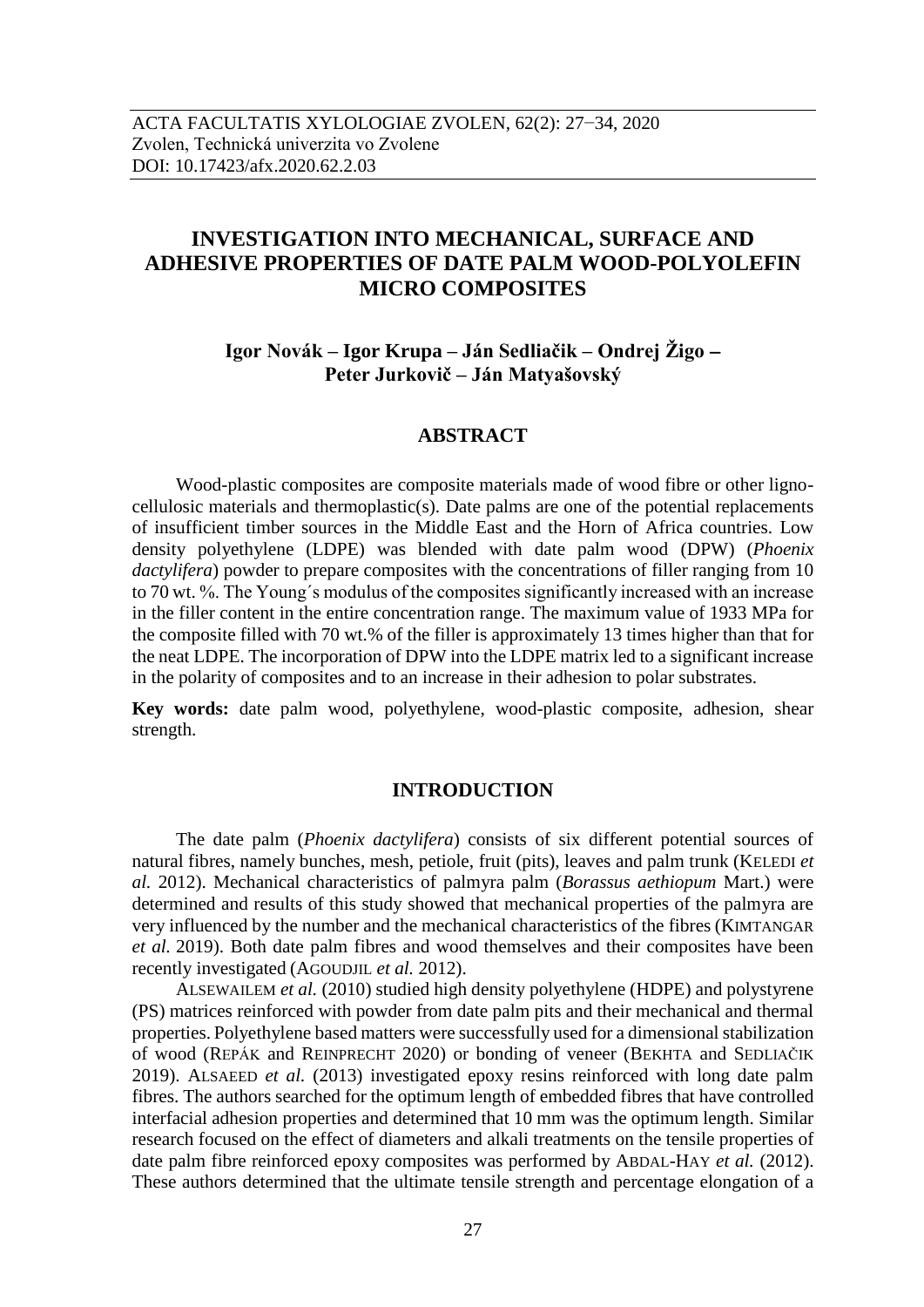single fibre after alkali treatment increased by 57% and 24.7%, respectively. Because the alkali treatment of date palm fibres was able to provide good adhesion within the matrix, the tensile strength, elastic modulus and the fibre-matrix interaction of the composite were improved. Date palm wood powder/glass fibres reinforced hybrid composites of recycled polypropylene were investigated by many researchers (WOLCOTT and ADCOCK 2000, LYUTYY *et al.* 2018, MIRSKI *et al.* 2019, AL-OTAIBI *et al.* 2020). The influence of date palm fibres from different parts of the date palm plant (the trunk, rachis, and the petiole) on the mechanical properties of HDPE-based composites was studied by MAHDAVI *et al.* (2010). The highest strengths were achieved in composites with 30 and 40% fibre content, and these gains were dependent on what parts of the original tree were used.

Wetting of wood based materials by standard liquids is a complex process controlled by chemical composition of the liquids used, properties of the substrate, interactions among unsaturated force fields across the phase boundary between wood and liquid, as well as by secondary effects of a range of factors implied by specific properties of the wood and the liquids used (KÚDELA 2014).

The aim of this contribution is determination of selected physical and mechanical properties of composites based on low-density polyethylene (LDPE) and date palm wood powder.

# **MATERIAL AND METHODS**

Linear low density polyethylene was used as the matrix (melting point =  $110.6 \pm 0.1$ ) <sup>o</sup>C and specific enthalpy of melting =  $118 \pm 5$  J/g) and ground date palm wood powder (DPW) was used as the filler.

Large pieces of DPW were ground using a high energy mill. The obtained filler had a linear fibrous shape with the moisture content of 7%. The average length and the standard deviation were calculated from at least 20 measurements. The majority of the filler particles had the length ranging from 1 to 3 mm. The composites were prepared by mixing both components in the 30 ml mixing chamber of a Brabender Plasticorder PLE 331 at 140 °C for 10 minutes at a mixing speed of 35 rpm. 1-mm thick slabs were prepared by compression moulding of the mixed composites using a Fontijne SRA 100 laboratory press at 140  $^{\circ}$ C for 1 minute. Dog-bone shaped specimens with a working area of  $30 \times 4 \times 1$  mm were cut from the slabs. The mechanical properties were measured at room temperature using an Instron 3365 universal testing machine at a deformation rate of 50 mm.min<sup>-1</sup>.

For adhesive tests, Epoxy resin CHS-Epoxy 531 and polyamine hardener Telalit 410 (Spolchemie), mixing ratio of epoxy resin to hardener  $= 4 : 1$  weight parts, dichloromethane (Merck), have been used.

The surface properties of the LDPE/DPW composites were determined by measuring the contact angles of re-distilled water using a Surface Energy Evaluation system coupled with a web camera (Advex) and PC software. The drops of water, which was used as a testing liquid (V = 3  $\mu$ l), were placed on the investigated surface with a micropipette (0–5  $\mu$ l, Biohit), and the contact angle of the testing liquid was measured just after drop deposition.

The shear strength of the adhesive joints (P<sub>shear</sub>) was measured by tensile testing of the single overlapped adhesive joints. The adhesive joints were prepared using LDPE/wood filler slabs with dimensions of  $60 \times 10 \times 2$  mm. The thickness of the epoxy/based adhesive layer between slabs was 0.1 mm, the length of the overlap was 15 mm, and the bonded area was 150 mm<sup>2</sup>. The LDPE/wood filler slabs were bonded together at laboratory temperature in a hand press using an epoxy/based adhesive. The adhesive joints were tested using an Instron 4301 universal testing machine at a constant crosshead speed of 10 mm.min<sup>-1</sup>.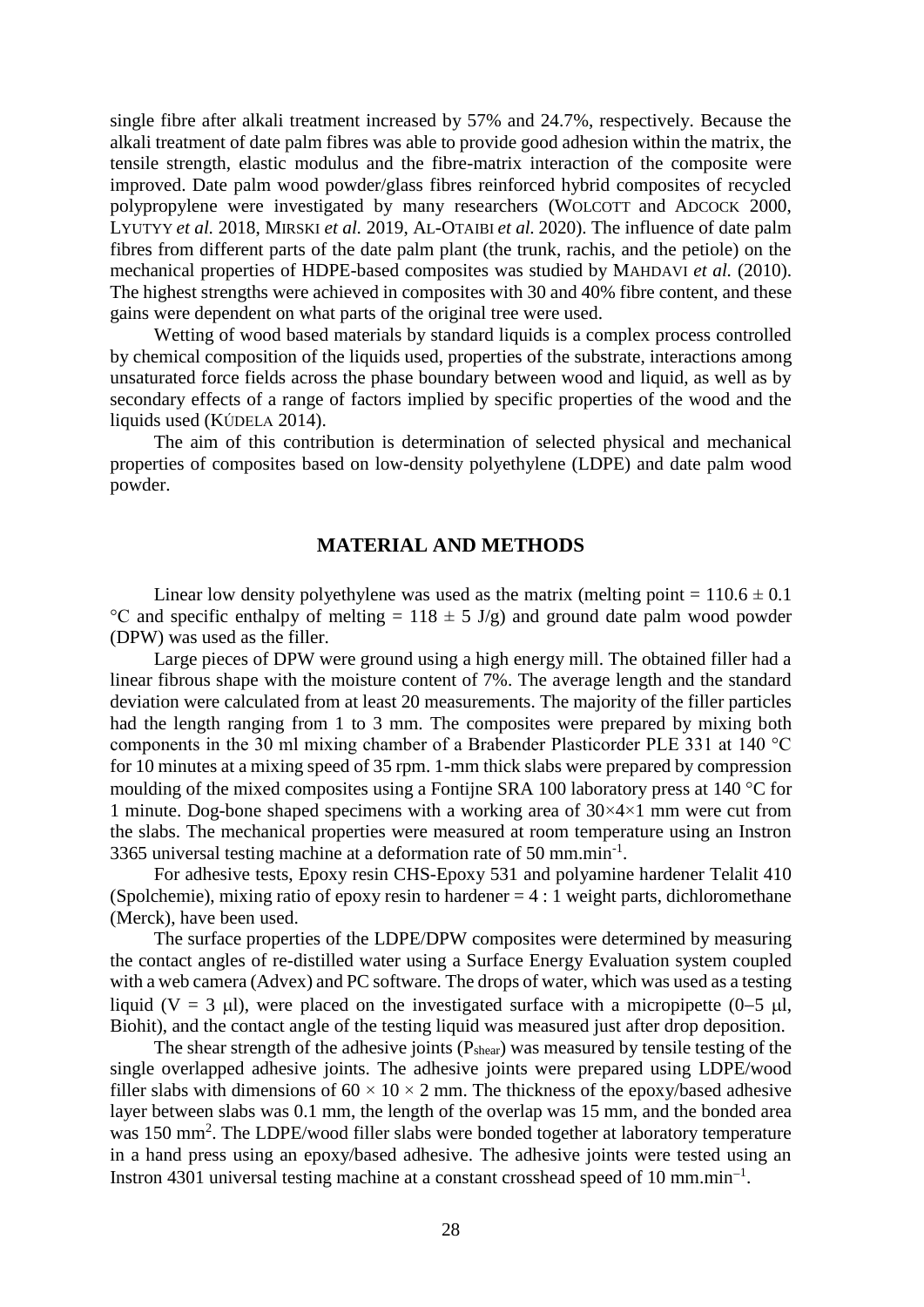#### **RESULTS AND DISCUSSION**

#### **Surface and adhesive properties**

The surface and adhesive properties of the LDPE/DPW composites were investigated. The dependence of the water contact angle on composite surface *vs*. the filler content in LDPE is shown in Figure 1. The increase in the filler content results in a more polar nature of the composite material. The dependence of the water contact angle *vs*. the wood content decreases nonlinearly. The water contact angle on the LDPE/DPW composite surface significantly decreases with the DPW concentration from 93.2 deg (unfilled polyethylene) to 87.8 deg (30 wt. % of wood in composite), and to 78.9 deg (70 wt. %. of the filler).

The results of the shear strength in the adhesive joint LDPE/DPW composite – epoxy *vs*. filler content are shown in Figure 2. The shear strength of the adhesive joint between the LDPE/DPW composite and the epoxy resin significantly increased from 0.62 MPa (unfilled PE) to 1.37 MPa (LDPE/DPW composite with 70 wt.% of the filler).



**Fig. 1 The dependence of the water contact angle on the LDPE/DPW surface vs. filler content.**



**Fig. 2 Shear strength of adhesive joint LDPE/DPW composite – epoxy adhesive vs. filler content.**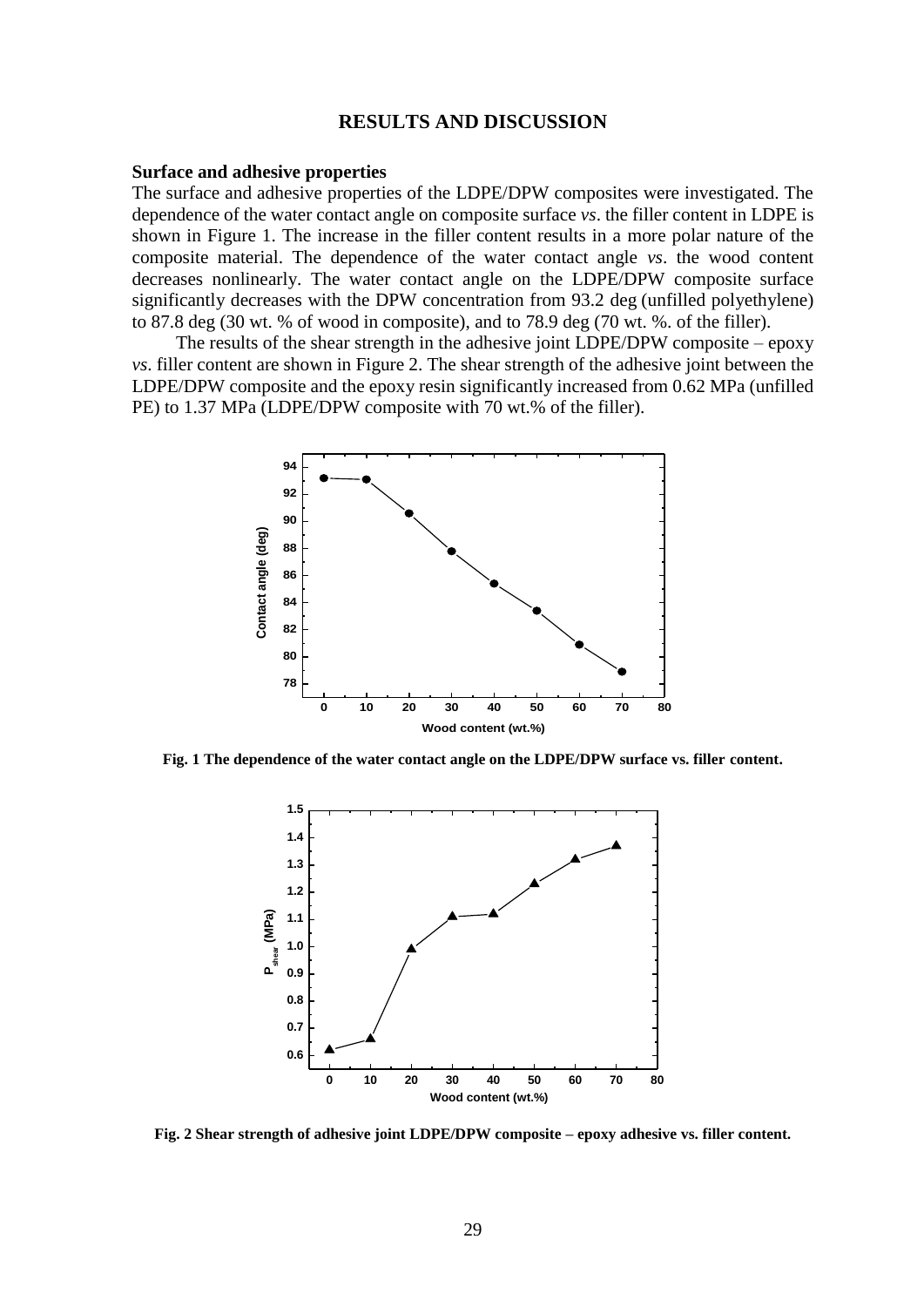#### **Mechanical properties**

The mechanical properties of the composites tested in the tensile mode at room temperature (25 °C) were characterised. The static mechanical properties evaluated from the stress-strain curves included the yield point, stress and elongation at break and Young's modulus. The stress-strain diagram of LDPE is shown in Figure 3.



**Fig. 3 The tensile stress-strain diagram of neat LDPE.**

The LDPE behaviour is common for polyolefins. Fig. 3 reveals significant cold drawing and good deformability up 650%. The materials also undergo strain (orientation) hardening, which results in a high strength at break. There are also two distinguished yield points in the curve, which is a common behaviour of polyolefins that have a broad size distribution of crystallites. A yield point in polymers is conventionally accepted as being the point where the stress-strain curve exhibits a local maximum. For samples that initially deform homogeneously, this maximum occurs as a result of the internal plastic strain rate of the material increasing to a point where it becomes equal to the applied strain rate. In some cases, a maximum in the force also relates to the onset of necking, where the strain hardening of the necked materials is not sufficient to counteract the reduction of the cross-sectional area, which leads to a reduction in load. This maximum may become less defined as the testing temperature is increased or as the strain rate is decreased, until it disappears. The temperature where the local maximum disappears is lowest for the most branched material and highest for the unbranched, high-density material. The yielding phenomenon of semicrystalline polymers is associated with a change in the morphology of the material, where a spherulitic structure transforms into a fibrillar one. During stretching, this change occurs through shearing and fragmentation of the crystalline lamellae into blocks that rearrange into the form of parallel microfibrils.

The stress-strain diagram of composite consisting of 10 wt.% of DPW is shown in Figure 4.

A dramatic decrease in drawability is observed, even at this very low filler content. The filler particles represent defects and stress concentrators and significantly reduce the drawability of the matrix. The orientation hardening is completely suppressed; however, the material exhibits some extent of plastic deformation. In this case, the rupture is not brittle.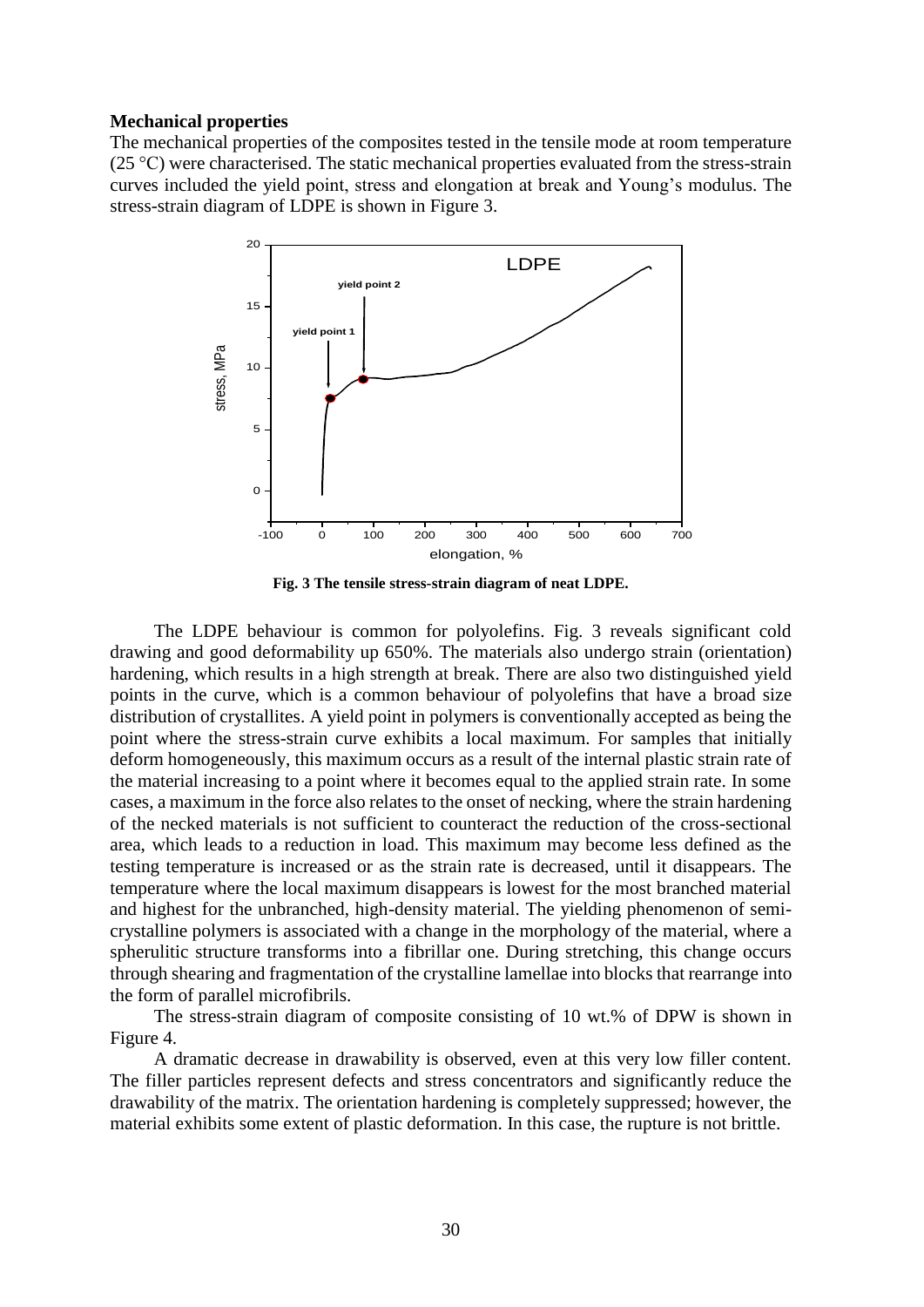

**Fig. 4 The tensile stress-strain diagram of LDPE/DPW=90/10 w/w.**

The behaviours of the composites filled with 20 and 30 wt.% of wood are similar. However, when the matrix is filled with 40 wt.% of the filler and greater, the material becomes brittle. The plastic deformation is fully suppressed, and the material is broken after the yield point. This behaviour is shown in Figure 5.



**Fig. 5. The tensile stress-strain diagram of LDPE/DPW=60/40 w/w.**

The mechanical properties of the composites determined at 25 °C are summarised in Table 1. The stiffness of the composites, which is characterised by the Young´s modulus, significantly increased with an increase in the filler content in the entire concentration region. The maximum value of 1933 MPa for the specimen filled with 70 wt.% of the filler is approximately 13 times greater than the one of the LDPE. This result indicates that the filler has a very strong reinforcing effect. Similar results were achieved by AMMAR et al. (2019) who obtained results showed that the sample made from date palm fibres and biomatrix from lignin-glyoxal-resin thermo pressed in the ratio of 50/50 wt.% has the best mechanical properties.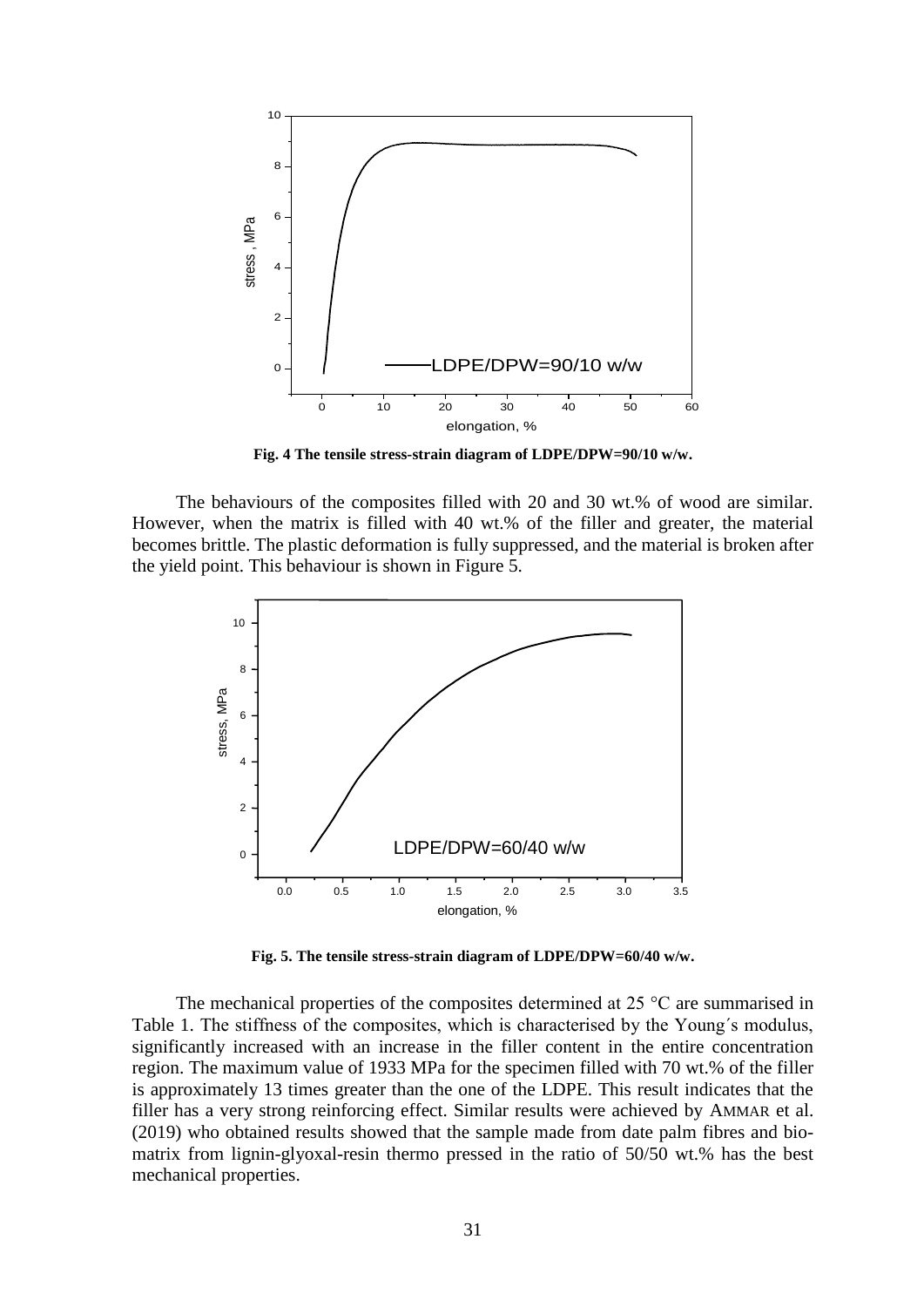| <b>Sample</b> | φ            | $\epsilon_{y}$ (S $\epsilon_{y}$ )<br>$($ %) | $\sigma_y(S\sigma_y)$<br>(MPa) | $\epsilon_{\rm b}$ (S $\epsilon_{\rm b}$ )<br>(%) | $\sigma_{\rm b}$ (S $\sigma_{\rm b}$ )<br>(MPa) | $E(S_E)$<br>(MPa) |
|---------------|--------------|----------------------------------------------|--------------------------------|---------------------------------------------------|-------------------------------------------------|-------------------|
| <b>LDPE</b>   | $\mathbf{0}$ | $15.5^{\rm a}$ (0.3)<br>$96.0^{b}$ (0.4)     | 8.0(0.2)<br>9.4(0.1)           | 633 (20)                                          | 18.5(0.7)                                       | 150(7)            |
| 90/10         | 0.069        | 15.2(0.3)                                    | 9.2(0.2)                       | 22.0(1.9)                                         | 9.0(0.3)                                        | 285(22)           |
| 80/20         | 0.142        | br                                           | br                             | 8.8(0.6)                                          | 9.2(0.4)                                        | 376 (22)          |
| 70/30         | 0.221        | br                                           | br                             | 4.8(0.6)                                          | 9.4(0.2)                                        | 562 (71)          |
| 60/40         | 0.306        | br                                           | br                             | 3.2(0.3)                                          | 9.3(0.5)                                        | 800 (42)          |
| 50/50         | 0.398        | br                                           | br                             | 2.1(0.1)                                          | 9.7(0.5)                                        | 1064(83)          |
| 40/60         | 0.498        | br                                           | br                             | 1.4(0.1)                                          | 10.2(0.4)                                       | 1457 (122)        |
| 30/70         | 0.608        | br                                           | br                             | 1.1(0.1)                                          | 11.1(0.6)                                       | 1933 (124)        |

**Tab. 1 Basic statistical variables for the stress and strain characteristics of the composites loaded in tension. The x/y notation represents the LDPE/DPW w/w ratio.**

Where:

 $\varepsilon_{v}$ ,  $\sigma_{v}$ ,  $\varepsilon_{b}$ ,  $\sigma_{b}$ , E – elongation at yield, yield stress, elongation at break, stress at break, and Young's modulus of elasticity,

 $S_{\varepsilon_{v}}$ ,  $S_{\sigma_{v}}$ ,  $S_{\varepsilon_{b}}$ ,  $S_{\sigma_{b}}$ ,  $S_{E}$  – standard deviations,

 $\varphi$  – the volume portion of the filler,

br – refers to the brittle rupture,

 $a,b$  – two yield points are observed, as shown in Figure 3.

The stress at the break of the composites and the dependence on the filler fraction varies nonlinearly. We have considered two influences of the filler on the stress at the break. On the one hand, we have to consider that the reinforcing effect of the filler leads to an increase in the tensile stress values with an increase in the filler fraction and, on the other hand, the orientation strengthening occurs for semi-crystalline polymers at high deformation. The latter effect is indirectly negatively influenced by the filler presence and by a steep decrease in the deformation such that orientation of the matrix cannot occur. At low filler fractions, the deformation is sufficiently low to prevent the orientation, but the reinforcing effect of the filler presence is marginal. The particles of the filler represent defects and stress concentrators. The behaviour of the stress-strain curve is changed; orientation hardening and cold flow are suppressed. The samples break close to the yield point. Therefore, an initial dramatic decrease of tensile strength was observed. The initial stress at the break of LDPE  $(18.5 \pm 0.7 \text{ MPa})$  decreased to a value of  $9.0 \pm 0.3$  when it was filled with 10 wt. % of the filler. However, in this case, only the orientation hardening was suppressed. The cold flow occurs only up to 10 wt.% of the filler. After this level, material becomes brittle if the filler content increases. The slight increase in the stress at break at higher filler contents is caused by the reinforcing effect of the filler.

The Young's modulus is often a property of particular interest. The improvement in the Young's modulus is an expected outcome because of the reinforcement effect of the filler particles. It is generally known that the improvement of the tensile modulus is caused by the good dispersion of particles and good interfacial adhesion between the particles and the matrix; therefore, the mobility of polymer chains is restricted under loading. The effect of different polypropylene (PP) matrices on the mechanical, morphological, and thermal properties of date palm fiber (DPF)-reinforced PP composites was investigated by AL-OTAIBI et al. (2020). They concluded the same tendency, the tensile modulus is slightly increasing with increasing the weight percent ratio of added amount of date palm fibres starting at 1850 MPa and growing to 2600 MPa.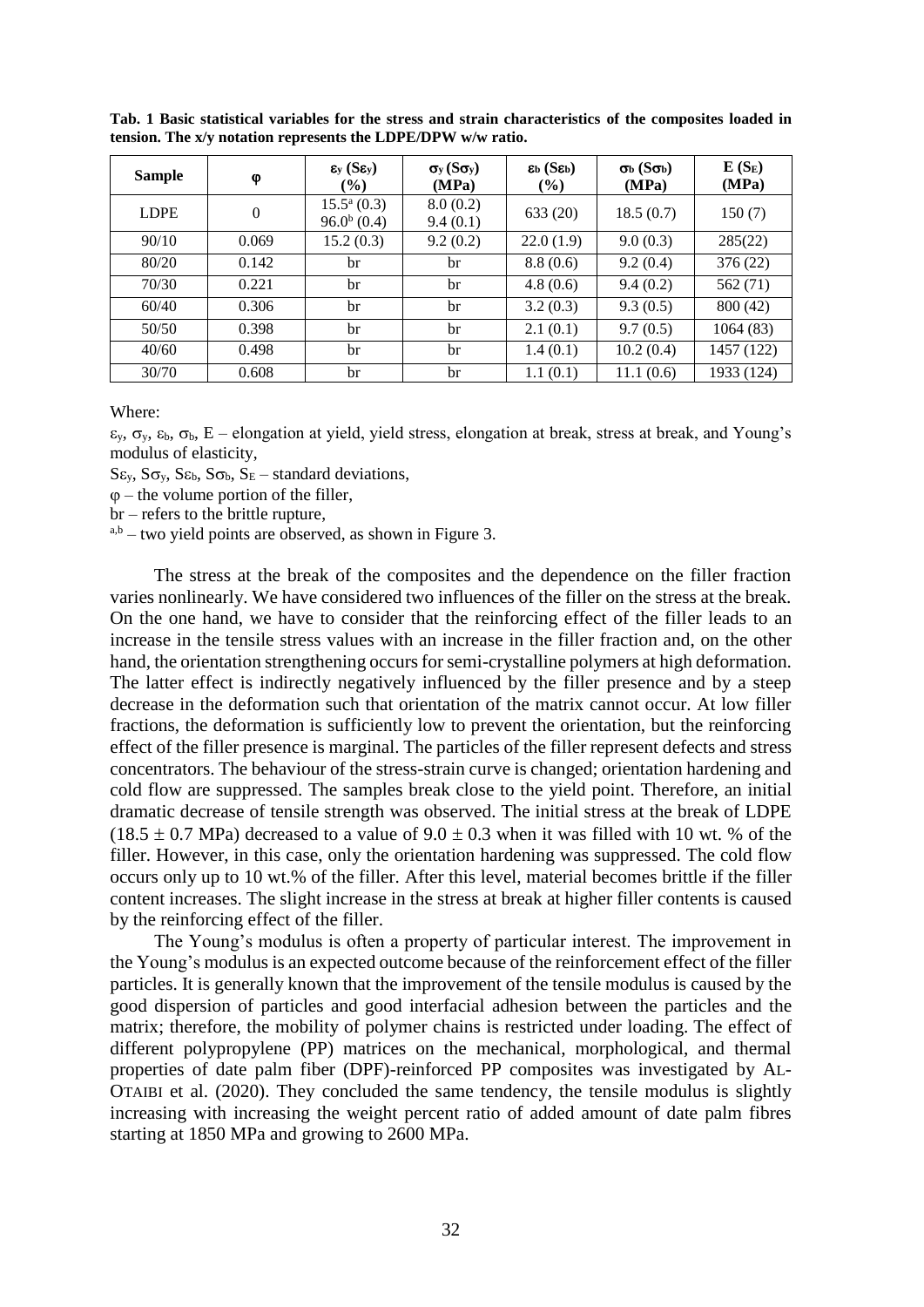### **CONCLUSION**

A fine powder with a fibrous shape was prepared from date palm wood by grinding in a high energy mill. The prepared fibres have a broad size distribution; the majority of the fibres have a length between 1 and 3 mm. Low density polyethylene was used as the matrix for preparing LDPE/DPW composites. The filler concentration ranged from 10 to 70 wt.%. The stiffness of the composites, which were characterised by the Young´s modulus, significantly increased with an increase in the filler content in the entire concentration range. The maximum value of 1933 MPa for the composite filled with 70 wt.% of the filler is approximately 13 times greater than that for the LDPE. This result indicates that the filler has a strong reinforcing effect and that there is a good distribution of the filler. Furthermore, the strength limit of the composites and its dependence on the filler fraction varies nonlinearly. The material becomes brittle if filled with more than 10 wt. % of the filler. The incorporation of DPW into the LDPE matrix led to a significant increase in the polarity of composites and to an increase in their adhesion to polar substrates.

#### **REFERENCES**

ABDAL-HAY, A., SUARDANA, N.P.G., CHOI, K.S., LIM, J.K. 2012. Effect of diameters and alkali treatment on the tensile properties of date palm fiber reinforced epoxy composites. In International Journal of Precision Engineering and Manufacturing 13(7), p. 1199–1206.

AGOUDJIL, B., BENCHABANE, A., BOUDENNE, A., IBOS, L., FOIS, M. 2011. Renewable materials to reduce building heat loss: Characterization of date palm wood. In Energy and Buildings 43, p. 491497.

ALMAADEED, M.A., KAHRAMAN, R., KHANAM, P.N., MADI, N. 2012. Date palm wood flour/glass fibre reinforced hybrid composites of recycled polypropylene: Mechanical and thermal properties. In Materials & Design  $(42)$ , p. 289–294.

AL-OTAIBI, M.S., ALOTHMAN, O.Y., ALRASHED, M.M., ANIS, A., NAVEEN, J., JAWAID, M. 2020. Characterization of date palm fiber-reinforced different polypropylene matrices. In Polymers 12(3), 597.

ALSAEED, T., YOUSIF, B.F., KU, H. 2013. The potential of using date palm fibres as reinforcement for polymeric composites. In Materials & Design  $(43)$ , p. 177–184.

ALSEWAILEM, F.D., BINKHDER, Y.A. 2010. Preparation and characterization of polymer/date pits composites. In Journal of Reinforced Plastics and Composites 29(11), p. 1743–1749.

AMMAR, M., MECHI, N., SAAD, M.E.K., ELALOUI, E., MOUSSAOUI, Y. 2018. Characterisation of composite panels produced from lignin-glyoxal-resin reinforced by date palm petiole fibers. In European Journal of Wood and Wood Products  $76(4)$ , p. 1295–1302.

BEKHTA, P., SEDLIAČIK, J. 2019. Environmentally-friendly high-density polyethylene-bonded plywood panels. In Polymers 11(7), 1166.

KELEDI, G., SUDAR, A., BURGSTALLER, C., RENNER, K., MOCZO, J., PUKANSZKY, B. 2012. Tensile and impact properties of three-component PP/wood/elastomer composites. In Express Polymer Letters  $6(3)$ , p. 224–236.

KIMTANGAR, N., TAO, G., NTAMACK, G.E. 2019. Study of the correlation between fiber and mechanical properties of wood *Borassus aethiopum* Mart. of Chad. In Wood Research 64(2), p. 195-204.

KÚDELA, J. 2014. Wetting of wood surface by a liquids of a different polarity. In Wood Research  $59(1)$ , p.  $11-24$ .

LYUTYY, P., BEKHTA, P., ORTYNSKA, G. 2018. Lightweight flat pressed wood plastic composites: Possibility of manufacture and properties. In Dryna Industrija  $69(1)$ , p. 55–62.

MAHDAVI, S., KERMANIAN, H., VARSHOEI, A. 2010. Comparison of mechanical properties of date palm fiber-polyethylene composite. In BioResources  $5(4)$ , p. 2391–2403.